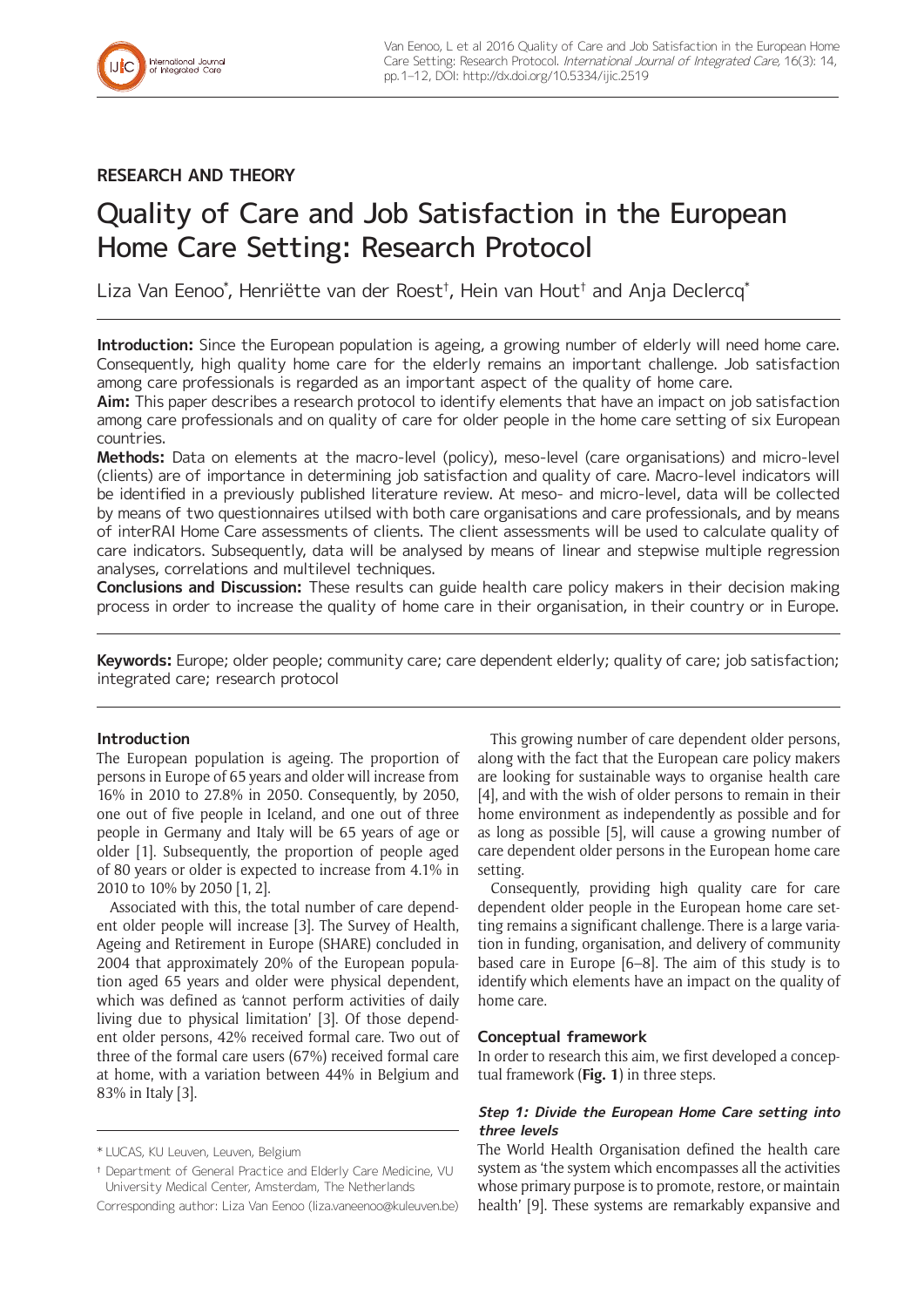

**Figure 1:** Conceptual framework of the study protocol 'Quality of care and job satisfaction in the European home care setting'.

include clients and their families, health care workers and caregivers within organisations and in the community, and the health policy environment in which all health related activities occur [9]. One strategy to organise thinking about health care systems, and thus also about the European home care system, is to divide these complicated networks into strata or levels: the micro, the meso and the macro level [9]. The micro level refers to the client interaction level. At meso level, the health care organisation coordinates the delivery and evaluates the quality of the services provided. The organisation has a responsibility to unite care professionals, provide them with the expertise and tools they need to perform their roles in managing clients, and link to community resources [9]. At the macro or policy level, overall values, principles and strategies for health care are developed, and decisions concerning resource allocation are made [9]. Each of these three levels interacts and dynamically influences the other two. When micro-, meso- and macro-levels work effectively within themselves, and successfully function in relation to each other, health care is efficient and effective and clients experience better health. Dysfunction within and among the levels creates waste and ineffectiveness [9].

Therefore, to examine quality of care of the complicated network of the European home care system, we divided the system into three levels in the first step of the development of our conceptual framework (see step 1 in **Fig. 1**). The micro level refers to the home care clients, the meso level to the home care organisations and their care professionals and the macro level to the home care policy.

# **Step 2: Incorporate Donabedian's framework for assessing quality of care**

Since the aim of the study is to identify elements that have an impact on the quality of home care, we based the second step of the development of our conceptual framework on Donabedian's framework for assessing the quality of care (see **Fig. 2**) [10, 11]. This framework shows that for assessing the quality of care, the structural characteristics and the care processes are two important pillars. Structural characteristics can be defined as the physical and organisational aspects of the settings in which care occurs. This includes aspects of material resources (such as facilities, equipment and money), of human resources (such as the number and qualification of personnel) and of organisational structure (such as medical staff organisation, methods of peer review and methods of reimbursement). The care processes denote what is actually done in giving and receiving care [10, 11]. We have incorporated Donabedian's framework into our conceptual framework, by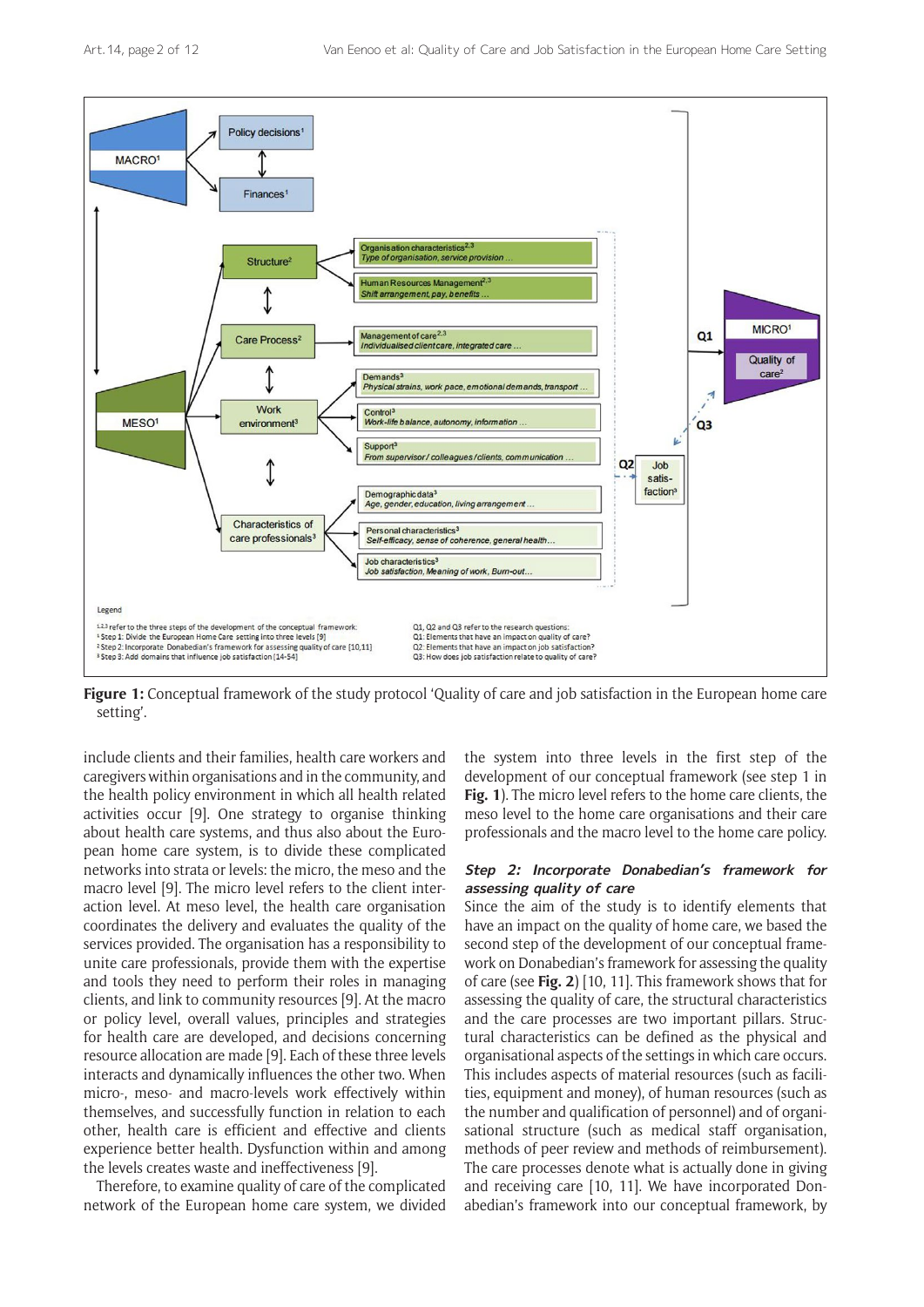

**Figure 2:** Donabedian's Quality Framework [11].

adding the 'structural characteristics' and 'care processes' at the meso level (see step 2 in **Fig. 1**). At the micro level or client level, health outcomes will be measured as an indicator of quality of care.

**Step 3: Add domains that influence job satisfaction**

Since care professionals are part of the home care organisation [9] and essential for delivering (high quality) client care [12], we searched for further literature on the characteristics of care professionals in a third step. An important intrinsic characteristic of care professionals that is associated with quality of care, is job satisfaction [13–17]. In hospitals [13] as well as in nursing homes [14] a significant association between job satisfaction and quality of care as assessed by care professional has been shown (r=0.47 and r=059 respectively). Research also shows that job satisfaction is key to worker retention [15–17]. High turnover rates are a serious concern in long term care [12, 14] and are linked with poor quality of care or with no care at all [16, 18]. Based on these findings, we hypothesise that job satisfaction in care professionals must be sufficiently high in order to provide good quality of care. A literature review on job satisfaction among care professionals working in elderly home care setting, resulted in 14 domains that have an impact on job satisfaction [14–54]. These domains can be categorised into personal characteristics, job-related characteristics, organisational characteristics and client outcomes.

- A) Personal characteristics
	- Demographic data such as age, gender, education and financial situation of the care professional.
	- Parameters of the personal situation such as social support outside the workplace, mental and physical health status.
- B) Job characteristics
	- General job characteristic such as seniority, absenteeism and self-efficacy.
	- Job security.
	- Meaning of work.
	- Commitment to the workplace and commitment to the profession.
	- Job outcomes such as intention to leave, burn-out and work-related stress.
- C) Organisational characteristics
	- Structural characteristics of the organisation, such as location and type.
	- Work organisation structure, such as work shift arrangement, opportunities for development and satisfaction about scheduling and payment.
- Elements of the management of care or the care processes, such as the extent of individualised patient care and the extent of integrated care.
- Work environment characteristics
	- Demands at the workplace, such as physical strain, and demands related to role conflict and ambiguity, and quantitative, emotional and cognitive demands.
	- Control at the workplace such as work-life balance, influence at work and degree of freedom at work.
	- Support and relationships at work, such as support from supervisors, colleagues and patients, social inclusiveness and offensive behavior and meetings.
- D) Client outcomes
	- In order to incorporate these domains into our conceptual framework, we added 'work environment' and the 'characteristics of the care professionals' to the meso level (see step 3 in **Fig. 1**). The other domains were already mentioned by the second step. Since we will focus on job satisfaction, we added an additional box 'job satisfaction' to indicate that this is a central variable in our study.

In summary, in order to understand why some organisations within the context of health care systems provide better quality of care than others, we hypothesise that the community care policy (macro level), the structure and the care processes of community care organisations (meso level) and client outcome (micro level) are equally important. Studies that directly link these three pillars of community care to quality of provided care have not yet been conducted to our knowledge. Additionally, we hypothesise that job satisfaction must be sufficiently high in order to provide good quality of care. Little is known about the linkages between job satisfaction and quality of care in the home care setting. Additionally, studies that examined the relationship between quality of care and job satisfaction, mostly examined the quality of care from the point of view of the care professional. In this study, we will measure quality of home care by means of the health outcomes of the clients. Al this taken into consideration, we formulated the following research questions:

- 1) Which elements of community care for care dependent older persons across Europe, regarding community care policy (macro level), community care organisations and community care professionals (meso level) have an impact on the quality of care (micro level)? (see Q1 in **Fig. 1**)
- 2) Which elements of community care for care dependent older persons across Europe, regarding community care organisations and community care professionals (meso level) have an impact on the job satisfaction among the care professionals? (see Q2 in **Fig. 1**)
- 3) How does job satisfaction relate to the quality of care? (see Q3 in **Fig. 1**)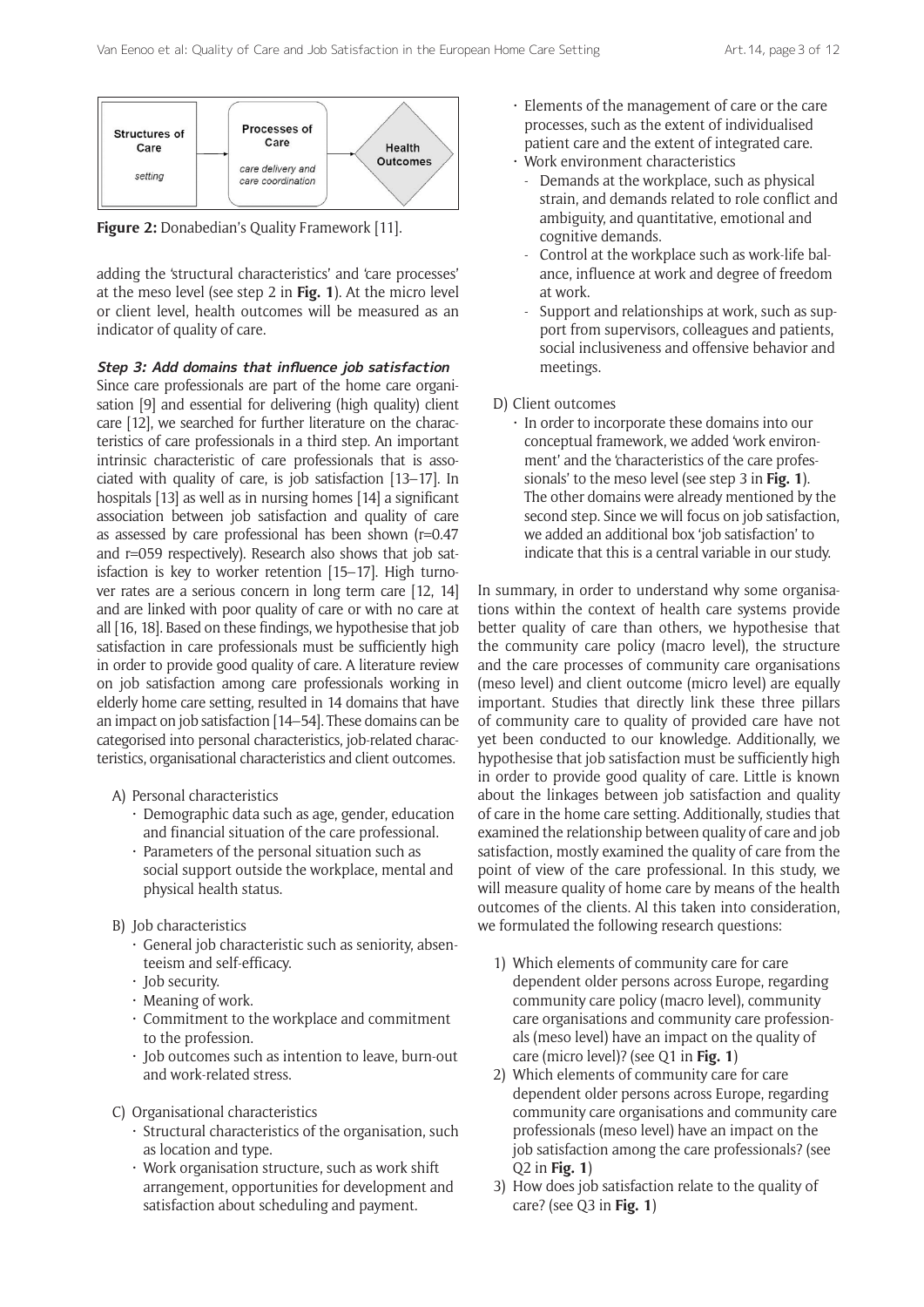# **Methods**

# **Study design**

In order to examine the research questions, we will use an observational, prospective, quantitative design. Longitudinal data (3 waves) on the health status will be collected from individual clients to establish the delivered quality of care (micro level). Cross-sectional data will be collected on characteristics of care professionals and of community care organisations (meso level). Additionally, characteristics of care systems at national and local levels (macro level) will be described and compared.

# **Ethics statement**

This study was conducted within the IBenC project (Identifying best practices for care-dependent elderly by Benchmarking Costs and outcomes of community care [55] (FP7, grant no. 305912).

Medical ethical approvals for the study have been provided by all the competent legal Ethic Boards in each data collecting country.

# **Setting and participants**

# Macro level – community care policy

This study is focused on the community care policy of six European countries: Belgium (Flanders), Finland, Germany, Iceland, Italy and the Netherlands. Home care or community care is defined as 'care provided at home by professionals' [55].

# Meso level – community care organisations and care professionals

Each participating country includes at least three community care organisations. A community care organisation is defined as a professional care organisation that offers nursing care (activities of nurses that are of a technical, supportive or rehabilitative nature), personal care (assistance with activities of daily living (ADL) such as dressing, feeding, washing and toileting and getting in or out of bed) and/or domestic care (help with instrumental activities of daily living (IADL), such as shopping, food preparation, housekeeping, transportation, taking medication and financial administration) in the community [55].

The home care professionals are defined as all care professionals of the included home care organisations, namely nurses and second level nurses, social workers, home health aides, managers with a leading position, supporting administrative staff and other care professionals who provide care to the clients at home.

# Micro level – clients

Based on a power analysis of 80%, bearing in mind that a drop-out of 15% can be expected, we can conclude that each organisation should include at least 153 clients [55–57]. Consequently, each country should include at least 459 clients and in total we should include at least 2750 clients.

The clients included for this study are care dependent older persons who receive long-term home care from the included home care organisations and professionals. The clients need to be (1) 65 years or older and (2) care dependent, which is defined as receiving home care from a least one professional home care organisation. To include clients who need long-term home care we will ask the care professionals that they include clients of whom they expect that the client will receive home care for a period of least 6 months. Clients having a terminal illness will be excluded in this study.

# **Instruments**

Macro level – community care policy

In order to characterise the macro level, we already performed an evidence-based literature study [58]. Hereby, we distinguished the following dimensions to describe community care delivery on the macro level:

- Population of the country
- Governmental expenditures
- Sources of community health services funding
- Governmental vision on community care
- Governmental regulation on the organisation of community care
- Provision of community care: organisations and professionals
- Eligibility criteria for and equity in receiving care
- Involvement of informal care

Relevant indicators within these dimensions were identified, collected, complemented and summarised.

# Meso level – community care organisations and care professionals

In order to collect reliable data across the participating countries on the meso level, we developed two questionnaires on evidence-based literature. A first questionnaire to collect data on the structure and the care processes of the meso level (questionnaire on the characteristics of the home care organisations) and a second questionnaire to collect data on the work environment and the characteristics of the care professionals (questionnaire on the characteristics of the care professionals). In order to ensure the face validity of both questionnaires, an English draft questionnaire was reviewed by three managers of home care organisations in Belgium and the Netherlands and by seven academic experts from the six participating countries. Questions were tested for applicability to the community care setting and the different countries, clarity, and completeness. The questionnaires were adjusted based on the comments and subsequently checked for language by a native English speaker. In order to ensure standardisation of the questionnaires across the six countries, the final questionnaires were translated and backtranslated in the different languages.

# Questionnaire on the characteristics of the home care organisations

The questionnaire on the characteristics of the home care organisations was developed on evidence-based literature on community care organisations and quality of care [59–65]. Elements concerning integrated care were included based on the theoretical framework of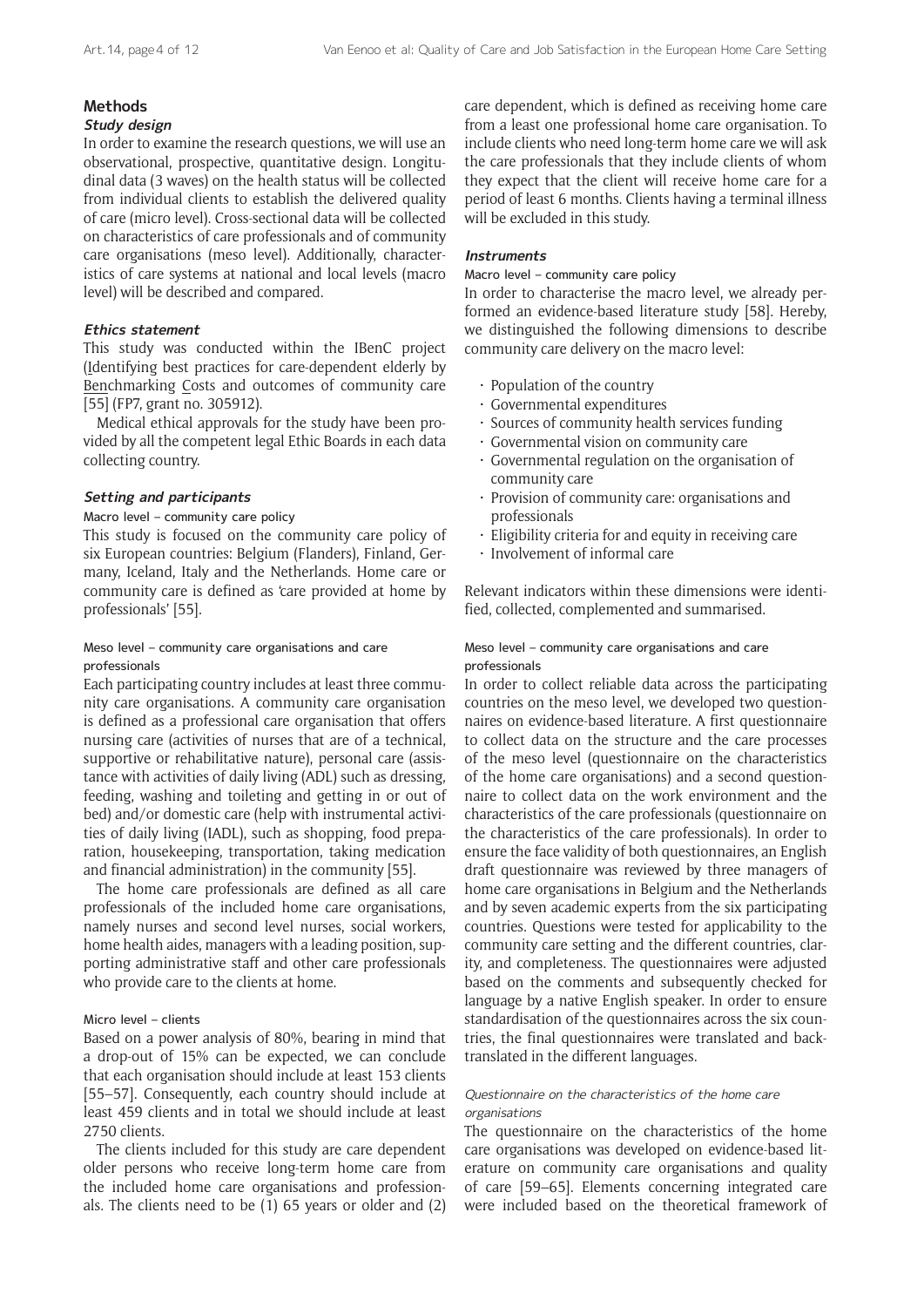the Care Coordination Atlas [65]. The final questionnaire on the characteristics of the home care organisations is structured along four main themes:

- 1) The structure of the organisations: e.g. type of the home care organisation, ownership of the organisation, location and size of the service region.
- 2) The caseload of the organisations: e.g. total number of clients, number of clients who are 65 years or older and total number of client visits during the previous calendar year.
- 3) The characteristics of care professionals: e.g. disciplines of care professionals, number and FTE per discipline, educational level of the care professionals, turn-over rate and education and training of the care professionals.
- 4) The organisational processes: e.g. professionals on call, care management, referral and transfer procedures, meetings and accountability.

## Questionnaire on the characteristics of the home care professionals

The questionnaire on the characteristics of the home care professionals was developed on evidence-based literature on job satisfaction among care professionals in the elderly home care setting [14–54]. This questionnaire mainly consists of pre-existing validated questions and scales: the Copenhagen Psychosocial Questionnaire [66, 67], the Copenhagen Burnout Inventory [68], the impact subscale of the Job Role Quality survey [69], the Intention-to-turnover scale [70], the Scheduling Dissatisfaction Scale [51], the Physical Workload Scale [71] and the Individualised Care Scale-nurse [72, 52]. Additionally, items on demographic characteristics, and questions concerning the social situation and job characteristics were added.

#### Copenhagen Psychosocial Questionnaire (COPSOQ)

The Copenhagen Psychosocial Questionnaire (COPSOQ I) has been developed in 1997 by the Psychosocial Department, National Institute of Occupational Health at Copenhagen Denmark (NRCWE, [http://www.arbejdsmiljoforskn](http://www.arbejdsmiljoforskning.dk/en)[ing.dk/en](http://www.arbejdsmiljoforskning.dk/en)) as a tool to assess a broad range of psychosocial work environment factors [66]. In 2007, the questionnaire was updated resulting in COPSOQ II. The COPSOQ II contains 22 relevant dimensions and questions had a four or five response options. The COPSOQ concept is a valid and reliable tool (Cronbach's  $\alpha$  between 0.73 and 0.89) [66, 67] for workplace surveys, analytic research, interventions, and international comparisons.

Since the scale values of the short version of the COPSOQ II correspond very well with the scale values of the long version (r between 0.73 and 1.00) [73] we decided in consultation with the COPSOQ network, to use the shortlength version of the COPSOQ II for our study. We added the COPSOQ I subscales degrees of freedom, job insecurity and salary, also important aspects of job satisfaction according to the literature review. Since it is also recommended to measure the 'organisational social capital' (features of social relationships that facilitate collective action for mutual benefits) [74], we include the COPSOQ I subscale 'social community at work' [74].

The level of job satisfaction among the care professionals will be measured by the 'job satisfaction' subscale consisting of one item: "Regarding your work in general, how pleased are you with your job as a whole, everything taken into consideration?" (Very satisfied – Satisfied – Unsatisfied – Very unsatisfied).

## Copenhagen Burnout Inventory

The Copenhagen Burnout Inventory (CBI) is a valid and reliable instrument (Cronbach's  $\alpha$  = 0.87, 0.87 and 0.85) developed as part of the PUMA study in order to examine the burnout of employees working in the field of human service [20, 68]. The total CBI has been included in the questionnaire.

#### Impact subscale of the Job Role Quality Survey

We will use the Impact-subscale of the Job Role Quality survey, developed by Marshall et al [69] to measure to which extent the job is rewarding for the care professionals.

#### Intention-to-turnover scale

The intention-to-turnover will be assessed by two items of the Michigan Organisational Assessment Questionnaire: (1) I will probably look for a new job in the next year and (2) I often think about quitting [70].

#### Scheduling Dissatisfaction Scale

The Scheduling Dissatisfaction Scale (SDS) is a 7-item Likert scale to measure the level of (dis)satisfaction of the work schedule of nurses. The SDS is a reliable instrument (Cronbach  $\alpha$ =0.88) according to active nurses from acute care, long-term care, community health, primary care and home care [51].

After consultation with Prof. Stewart, we will use a modified 6-item SDS in our study (Cronbach's  $\alpha$  = 0.86) (N.J. Stewart, personal communication), bearing in mind that the SDS has not been used for other care professionals than nurses up to date.

#### Physical workload scale

The 4 item physical workload scale (PWS) was developed to assess the physical workload [71]. Cronbach's  $\alpha$  of the scale is 0.84 [71].

#### Individualised Care Scale

The Individualised Care Scale – nurse version (ICS-nurse) has been developed in order to assess the level of provision of individualised patient care from the nurses' point of view [52, 72]. Individualised care is defined as a type of nursing care delivery which takes into account patients' personal characteristics in their clinical condition, their personal life situation and their preferences promoting patient participation in decision making [75]. The ICS-nurse is a two-part instrument measuring the support of patient individuality in specific nursing activities (ICS-A-nurse) and the perceptions of individuality in care provision (ICS-B-nurse).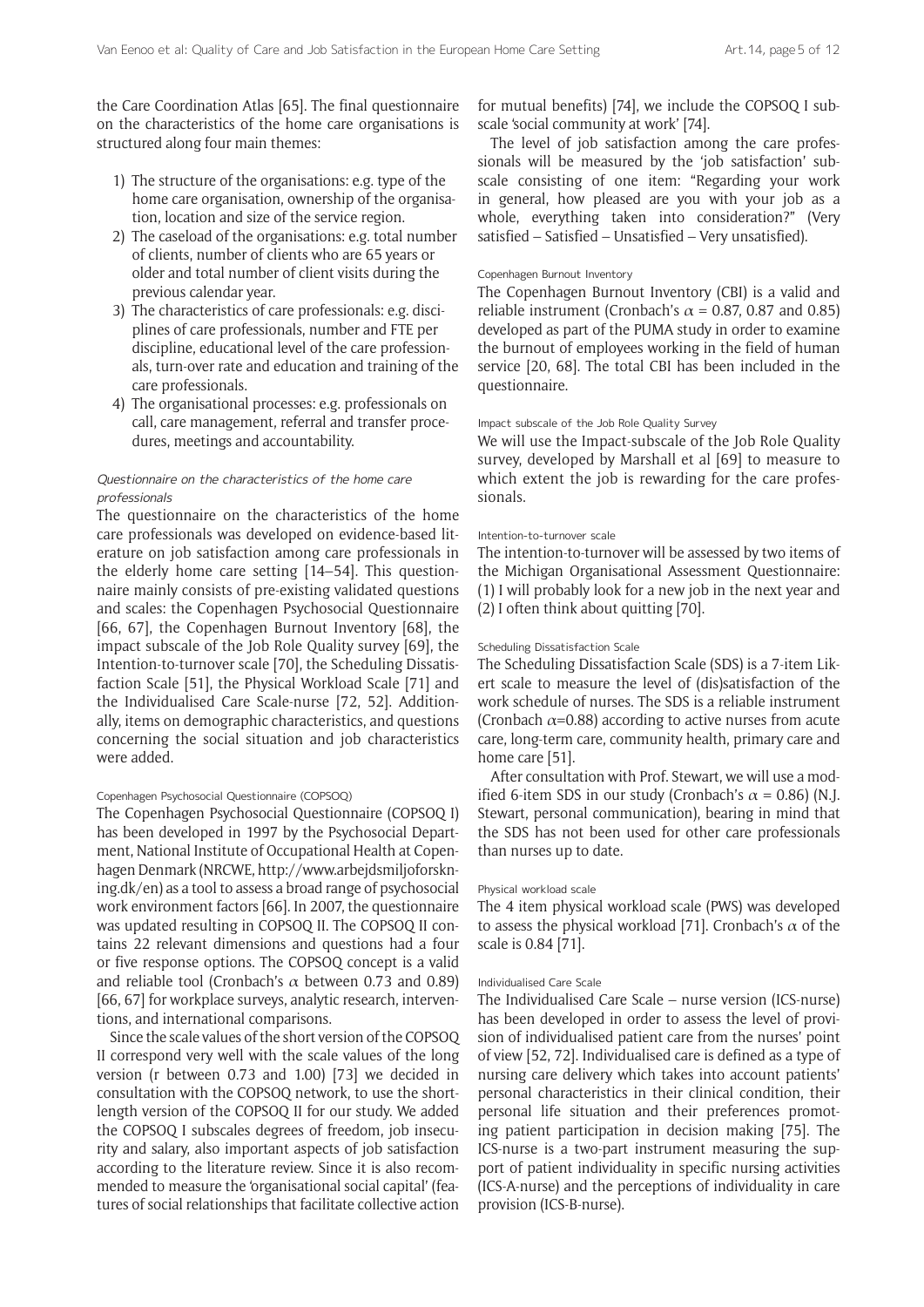After permission of and in consultation with Dr. Suhonen, we will use the ICS-B-nurse scale in our study to examine to what extend the care professionals provide individualised care in the care professionals point of view. The Cronbach's  $\alpha$  for the ICS-B-nurse is 0.90 [72].

#### Micro level – clients

The health status of the individual clients will be measured by means of the interRAI Home Care (HC) instrument. The interRAI HC instrument is a valid and reliable comprehensive geriatric assessment that can be used to collect data on frail elder persons in the community care setting in a structured and standardised way [57, 76–78]. Based on the interRAI HC assessments, twenty three inter-RAI home care quality indicators can be calculated, with risk-adjustment. These risk-adjusted quality indicators are multi-dimensional, focusing on function, clinical complexity, social life, distress and service use. They provide new opportunities to identify international best practices. [79, 80]. Additionally, two summary quality scales, encompassing twenty of the twenty-three quality indicators, were identified in order to evaluate the quality of provided care: the interRAI Home Care Independence Quality Scale and the interRAI Home Care Clinical Balance Quality Scale [79, 80].

#### **Procedures**

### Macro level – community care policy

Country specific descriptions and macro indicators on community care were reviewed by an academic expert in each of the countries. Principal investigators from the participating IBenC countries checked if the information was correct, sufficiently detailed, up to date and replaced incorrect information if needed.

# Meso level – community care organisations and care professionals

Per included organisation, one questionnaire on the characteristics of the home care organisations will be filled out by a manager with a leading position. This questionnaire mainly consists of multiple choice questions. It can be filled out online or on paper and it will takes between 45 and 60 minutes to fill out the questionnaire.

All care professional working within the participating community care organisation will be asked to fill out the questionnaire on the characteristics of the care professionals. It can be filled out online or on paper and it takes about 30 minutes. All care professionals are asked to sign an informed consent agreement. Refusing to participate will not have an impact on the working situation of the care professionals. All data on care professionals will be collected and analysed in an anonymous way.

## Micro level – clients

The data collection on the clients' health status by means of the interRAI HC instruments will be performed by trained community care professionals or trained research nurses. The training will be given at the beginning of the study and consists of learning how to fill out the interRAI HC instrument and of information on the study protocol. If needed, new care professionals will be trained during the study.

Depending of the regulations of the participating countries, an informed consent will be signed by the clients or their close relative before starting the data collection. Refusing to participate will not affect the care offered to the clients.

In order to calculate quality of home care indicators, longitudinal data is needed [79, 80]. Therefore, clients will be visited at home at baseline, after six months and after twelve months as part of routine care. Additional information on the client's status will be derived from the client's patient files. The interRAI HC assessments have to be performed by, or in conjunction with, the home care professional who is responsible for the care of the client and who is able to assess the functioning of the care recipient.

All data on the clients will be collected and analysed in an anonymous way.

#### **Analyses**

The macro level has already been analysed by means of a literature review [58]. This resulted in country specific dimensions on community care that allow for comparisons between care policies within and between the six countries.

For the analyses at the meso and micro level, quantitative data will be collected. The data on the meso level will be derived from the questionnaires on the characteristics of the home care organisations and of the home care professionals. The data on the micro level will be derived from the interRAI HC assessments. Consequently, we will have three quantitative databases. Since the included clients will receive care from the included care professionals who belong to the included home care organisations, multilevel analyses (or hierarchical modeling) are appropriate. This analytical approach allows for the simultaneous examination of the effects of group-level and individual-level variables on individual-level outcomes [81]. Multilevel analysis involves two-level data structures, but extensions to multiple levels are possible [82].

Preliminary, descriptive analyses on data on the home care organisations, the home care professionals and the clients included in our study will be performed, in order to determine whether there are significant differences between the samples from the different countries and organisations. For example, care dependence may vary. When measuring quality of care, perceived differences will be taken into account by means of risk adjustment [79, 80].

In order to answer the first research question 'Which elements of community care for care dependent older persons across Europe have an impact on the quality of care (Q1)', risk-adjusted interRAI home care quality indicators will be calculated in order to identify best practices [79, 80]. By means of percentiles, the best practices (P95) and the worst practices (P5) can be determined and grouped. By aggregating the quality of care indicators and the data of the care professionals to the organisation level, it will be possible to compare elements of the best practices with the worst practices on the meso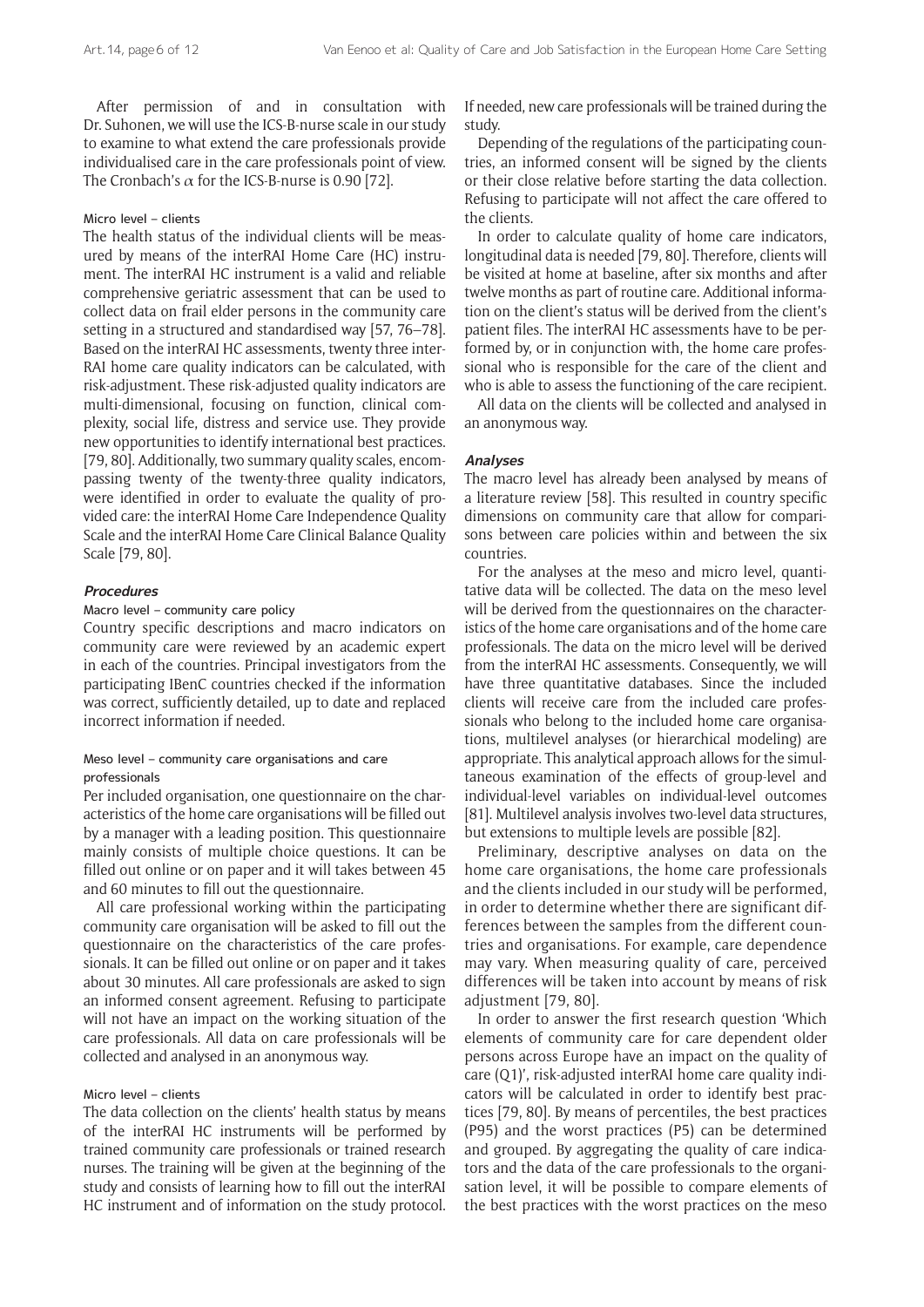level. During these analyses, it is possible that differences emerge which cannot be explained by the variables at the meso or micro level. The variables at the macro level may help to explain these differences.

The second research question 'Which elements of community care for care dependent older persons across Europe have an impact on job satisfaction among care professionals (Q2)' will be analysed by means of linear regression analyses, stepwise multiple regression analyses and multilevel techniques.

The third goal of our study is to determine whether there is a relationship between job satisfaction and quality of care (Q3). In this part of the analysis, we will make use of Spearman's rank correlation and regression analyses in order to evaluate whether job satisfaction has a direct correlation or an intermediated association with quality of care.

All data will be analysed using SPSS© version 22.

## **Discussion**

This article describes the research protocol of a study with the overall aim to identify community care elements that have impact on quality of care for care dependent older people and have impact on job satisfaction among care professionals in the European home care setting. An observational, prospective, quantitative design is being used.

Both quality of care as job satisfaction are central variables in this study. Both variables are first individually analysed as outcome measures. Subsequently, we will analyse how job satisfaction is associated to quality of care. We expect that the job satisfaction among care professionals must be sufficiently high in order to provide good quality of care. Job satisfaction could be a direct factor on quality of care, but it also might very well be a mediating factor on client outcomes. Both hypotheses will be explored.

Since there are other national and international studies that used the same questionnaires such as the COPSOQ [66, 76] or the interRAI HC instrument [56, 57], comparisons with other (health care) settings and care dependent elder people from previous studies are possible. However, this also raises the issue of the lack of validated questionnaires to assess organisational characteristics. By carefully developing the questionnaire on the characteristics of the organisations within this study, we hope to collect reliable data in a standardised way. Only in Belgium and the Netherlands, home care managers were involved in the development of the questionnaire. However, seven academic expert from the six participating countries did review the questionnaire.

Another potential limitation of the study concerns the participating home care professionals. Not all types of community care professionals will be represented. We will include larger home care organisations. As a consequence, independent nurses will not participate.

Another potential limitation of the study is the generalisability of the future results. The study is about community care in six European countries, all of which are part of Western Europe. The results may not be applicable to other parts of Europe. However, the methods used could be applied globally. Furthermore, only a part of each country and only a limited number of organisations per country will be participating in the research. Care organisations were not recruited based on representativeness, but on variety in type.

## **Conclusion**

Providing high quality care for care dependent older people in the European home care setting remains a significant challenge. To measure quality of care, we hypothesise that we need information on macro (policy), meso (home care organisations) and micro (clients) level. Additionally, we hypothesise that the job satisfaction among care professionals must be sufficiently high in order to provide good quality of care. Consequently, during the study described in this protocol, we will examine elements that contribute to higher job satisfaction and to higher quality of care. Also the relationship between job satisfaction and quality of care will be analysed.

Since it is important to invest in quality of care for care dependent older persons, the results of this study will give added values to policymakers on different levels. By examining the local home care organisations based on the study results, regional policymakers can determine policy priorities for increasing the quality of care in their own organisations. National and international policy makers can use the study results in order to develop better home care regulations in their own country and across the European home care settings. Finally, evidence-based guidelines and interventions can be developed. Further research should evaluate these evidence-based guidelines and interventions.

# **Acknowledgements**

Other participants of the IBenC consortium are:

Graziano Onder, Centro Medicina dell'Invecchiamento, Università Cattolica Sacro Cuore, Rome, Italy.

Harriet Finne-Soveri, Aging and Services, National Institute for Health and Welfare, Helsinki, Finland.

Vjenka Garms-Homolova, Department III, Economy and Law, Hochschule für Technik und Wirtschaft Berlin, Berlin, Germany.

Palmi V. Jonsson, Icelandic Gerontologica Research Intitute, Landspitali University Hospital, Reykjavik, Iceland and Faculty of Medicine, University of Iceland.

Jeni Bremner, Director, European Health Management Association, Brussels, Belgium.

Johannes H Smit, Department of Psychiatry and EMGO Institute for Health and Care Research, VU University Medical Center, Amsterdam, the Netherlands.

# **Reviewers**

Two anonymous reviewers.

# **Competing Interests**

The authors declare that they have no competing interests.

#### **References**

1. **European Commision** and **Lanzieri, G.** The greying of the baby boomers. A century-long view of ageing in European populations. 23/2011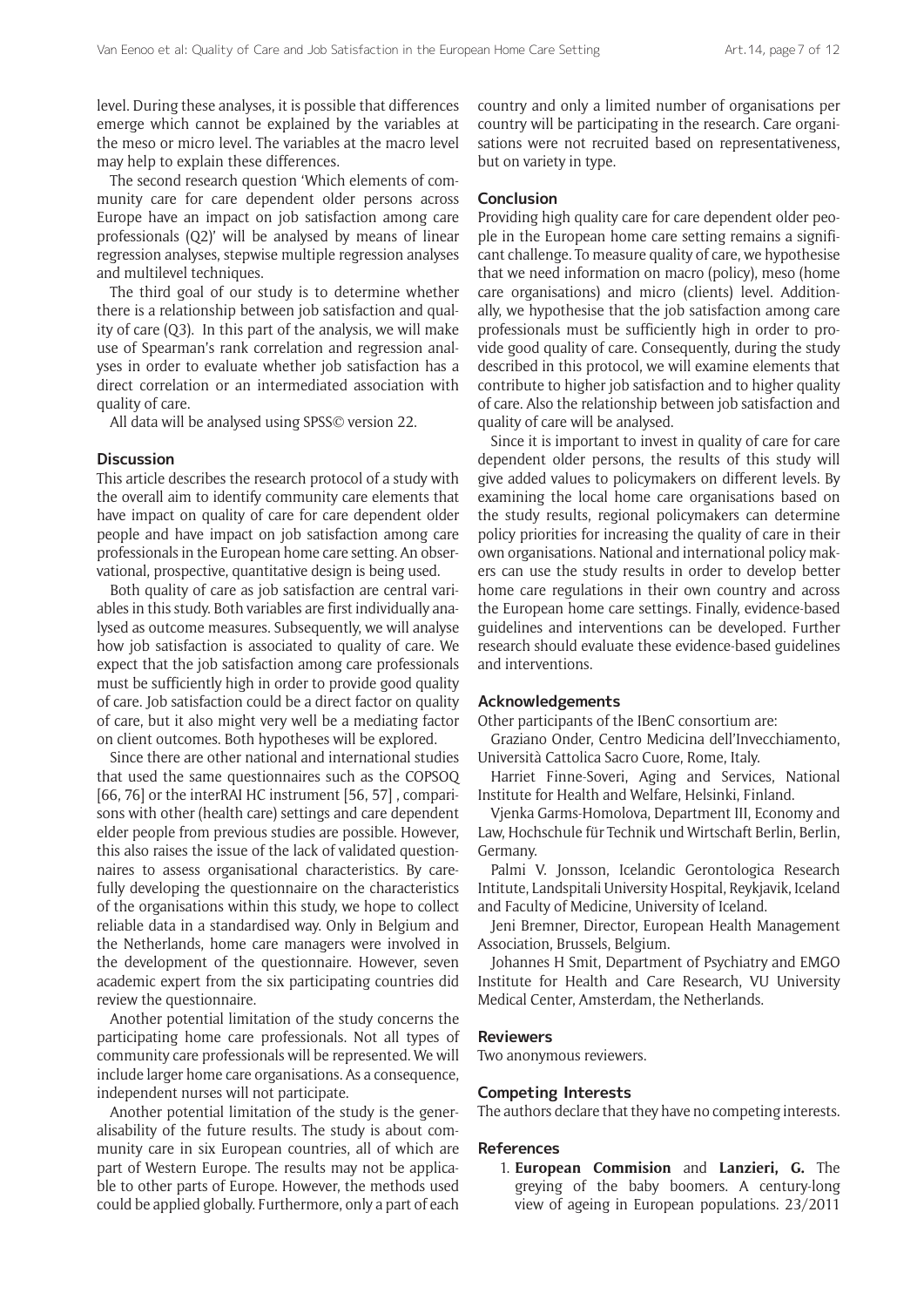Available from: [http://www.adapttech.it/old/files/](http://www.adapttech.it/old/files/document/12985eurostat_graying.pdf) [document/12985eurostat\\_graying.pdf.](http://www.adapttech.it/old/files/document/12985eurostat_graying.pdf)

- 2. **Leichsenring, K, Billings, J** and **Nies, H.** Long-Term Care in Europe. Improving Policy and Practice. New York: Palgrave Macmillan; 2013. DOI: [http://dx.doi.](http://dx.doi.org/10.1057/9781137032348) [org/10.1057/9781137032348](http://dx.doi.org/10.1057/9781137032348)
- 3. **European Social Network.** Services for older people in Europe. Facts and figures about long term care services in Europe. European Social Network; 2008 Oct. Available from: [http://ec.europa.eu/](http://ec.europa.eu/health/mental_health/docs/services_older.pdf) [health/mental\\_health/docs/services\\_older.pdf.](http://ec.europa.eu/health/mental_health/docs/services_older.pdf)
- 4. **European Commission**, 2013. Available at: http:// ec.europa.eu/digital-agenda/futurium/en/content/ sustainable-health-systems-visions-strategies-criticaluncertainties-and-scenarios (6 February 2015, date last accessed).
- 5. **Stula, S.** Living in old age in Europe: Current developments and challenges. [http://www.sociopolitical](http://www.sociopolitical-observatory.eu/uploads/tx_aebgppublications/AP_7_EN.pdf)[observatory.eu/uploads/tx\\_aebgppublications/](http://www.sociopolitical-observatory.eu/uploads/tx_aebgppublications/AP_7_EN.pdf) [AP\\_7\\_EN.pdf.](http://www.sociopolitical-observatory.eu/uploads/tx_aebgppublications/AP_7_EN.pdf) Published June 2012. Accessed April 2016.
- 6. **Henrard, JC, Ankri, J, Frijters, D, Carpenter, I, Topinkova, E, Garms-Homolova, V, Finne-Soveri, H, Wergeland Sørbye, L, Jónsson, PV, Ljunggren, G, Schroll, M, Wagner, C** and **Bernabei, R.** Proposal of a service delivery integration index of home care for older persons: application in several European cities. *International Journal of Integrated Care* 2006 Jul-Sep; 6. Available from: [http://www.ijic.org.](http://www.ijic.org.URN:NBN:NL:UI:10-1-100401) [URN:NBN:NL:UI:10-1-100401.](http://www.ijic.org.URN:NBN:NL:UI:10-1-100401)
- 7. **Genet, N, Boerma, WG, Kringos, DS, Bouman, A, Francke, AL, Fagerstrom, C, Melchiorre, MG, Greco, C** and **Devillé, W.** Home care in Europe: a systematic literature review. *BMC Health Services Research* 2011; 11: 207. Available from: [http://www.biomedcentral.com.](http://www.biomedcentral.com) DOI: [http://](http://dx.doi.org/10.1186/1472-6963-11-207) [dx.doi.org/10.1186/1472-6963-11-207](http://dx.doi.org/10.1186/1472-6963-11-207)
- 8. **Garms-Homolova, V.** Co-production in home care—informal help for clients of professional home care in eleven European countries. The AdHOC Study 2. Co-production in home care—informal help for clients of professional home care in eleven European countries. The AdHOC Study European perspectives. In: Zank, S and Hedke-Becker, A, editors. *Generations in family and society in the process of demographic change*. Stuttgard: Kohlhammer, 2008. p. 146–64.
- 9. **World Health Organization.** Inovative Care for chronic conditions: Building Blocks for Action. Geneva: World Health Organization, 2002. Available from: [http://www.who.int/chp/knowledge/publi](http://www.who.int/chp/knowledge/publications/icccglobalreport.pdf?ua=1)[cations/icccglobalreport.pdf?ua=1](http://www.who.int/chp/knowledge/publications/icccglobalreport.pdf?ua=1).
- 10. **Donabedian, A.** The quality of care: How can it be assessed? *Archives of Pathology & Laboratory Medicine Online* 1997; 121: 1145–1150. Available from: [http://post.queensu.ca/~hh11/assets/](http://post.queensu.ca/~hh11/assets/applets/The_Quality_of_Care__How_Can_it_Be_Assessed_-_Donabedian.pdf) applets/The Quality of Care How Can it Be [Assessed\\_-\\_Donabedian.pdf](http://post.queensu.ca/~hh11/assets/applets/The_Quality_of_Care__How_Can_it_Be_Assessed_-_Donabedian.pdf)
- 11. **McDonald, KM, Sundaram, V, Bravata, DM, Lewis, R, Lin, N, Kraft, S,** et al. Conceptual

frameworks and their application to assessing care coordination. In: Shojania, KG, McDonald, KM, Wachter, RM and Owens, DK, eds. *Closing the quality gap: A critical analysis of quality improvement strategies. Technical Review 9.7* (Prepared by Stanford-UCSF Evidence-Based Practice Center under contract No. 290–02–0017). Vol 7, Chapter 5. Rockville, (MD) Agency for Healthcare Research and Quality, June 2007. Available from: [http://www.ncbi.nlm.nih.](http://www.ncbi.nlm.nih.gov/books/NBK44015/pdf/Bookshelf_NBK44015.pdf) [gov/books/NBK44015/pdf/Bookshelf\\_NBK44015.](http://www.ncbi.nlm.nih.gov/books/NBK44015/pdf/Bookshelf_NBK44015.pdf) [pdf](http://www.ncbi.nlm.nih.gov/books/NBK44015/pdf/Bookshelf_NBK44015.pdf).

- 12. **Stone, RI** and **Dawson, S.** The origins of better jobs better care. *Gerontologist* 2008; 48 (suppl1): 5–13. Available from: DOI: [http://dx.doi.org/10.1093/](http://dx.doi.org/10.1093/geront/48.Supplement_1.5) [geront/48.Supplement\\_1.5](http://dx.doi.org/10.1093/geront/48.Supplement_1.5)
- 13. **Laschinger, HKS** and **Fida, R.** Linking nurses' percep-tions of patient care quality to job satisfaction: the role of authentic leadership and empowering professional practice environments. *Journal of Nursing Administration* 2015; 45(5), 276–283. DOI: [http://dx.doi.org/10.1097/](http://dx.doi.org/10.1097/NNA.0000000000000198) [NNA.0000000000000198](http://dx.doi.org/10.1097/NNA.0000000000000198)
- 14. **Castle, NG, Degenholtz, H** and **Rosen, J.** Determinants of staff job satisfaction of caregivers in two nursing homes in Pennsylvania. *BMC Health Services Research* 2006; 6: 60. Available from: [http://](http://www.biomedcentral.com) [www.biomedcentral.com](http://www.biomedcentral.com). DOI: [http://dx.doi.](http://dx.doi.org/10.1186/1472-6963-6-60) [org/10.1186/1472-6963-6-60](http://dx.doi.org/10.1186/1472-6963-6-60)
- 15. **Delp, L, Wallace, SP, Geiger-Brown, J** and **Muntaner, C.** Job stress and job satisfaction: home care workers in a consumer-directed model of care. *Health Services Research Journal* 2010; 45(4): 922–940. Available from: DOI: [http://dx.doi.](http://dx.doi.org/10.1111/j.1475-6773.2010.01112.x) [org/10.1111/j.1475-6773.2010.01112.x](http://dx.doi.org/10.1111/j.1475-6773.2010.01112.x)
- 16. **Ashley, A, Butler, S** and **Fishwick, N.** Home care aides' voices from the field: job experiences of personal support specialists. *[Home Healthcare Nurse](http://Home.Healthc.Nurse)* 2010; 28(7): 399–405. Available from: [10.1097/](http://dx.doi.org/10.1097%2FNHH.0b013e3181e325eb) [NHH.0b013e3181e325eb.](http://dx.doi.org/10.1097%2FNHH.0b013e3181e325eb)
- 17. **Ejaz, FK, Noelker, LS, Menne, HL** and **Bagaka's, JG.** The impact of stress and support on direct care workers' job satisfaction. *Gerontologist* 2008; 48(suppl1): 60–70. Available from: DOI: [http://](http://dx.doi.org/10.1093/geront/48.Supplement_1.60) [dx.doi.org/10.1093/geront/48.Supplement\\_1.60](http://dx.doi.org/10.1093/geront/48.Supplement_1.60)
- 18. **Butler, S.** Home Care Workers in Maine: Increasingly EssentialWorkers Face Difficult Job conditions. *Maine Policy review* 2012; 21(2): 82–91. Available from: [http://digitalcommons.library.umaine.edu/](http://digitalcommons.library.umaine.edu/mpr/vol21/iss2/10) [mpr/vol21/iss2/10](http://digitalcommons.library.umaine.edu/mpr/vol21/iss2/10).
- 19. **Brannon, D, Barry, T, Kemper, P, Schreiner, A** and **Vasey, J.** Job perceptions and intent to leave among direct care workers: Evidence from the Better Jobs Better Care demonstrations. *Gerontologist* 2007; 47(6): 820–829. Available from: DOI: [http://dx.doi.](http://dx.doi.org/10.1093/geront/47.6.820) [org/10.1093/geront/47.6.820](http://dx.doi.org/10.1093/geront/47.6.820)
- 20. **Borritz, M, Rugulies, R, Bjorner, JB, Villadsen, E, Mikkelsen, OA** and **Kristensen, TS.** Burnout among employees in human service work: Design and baseline findings of the PUMA study. *Scandinavian Journal of Public Health* 2006;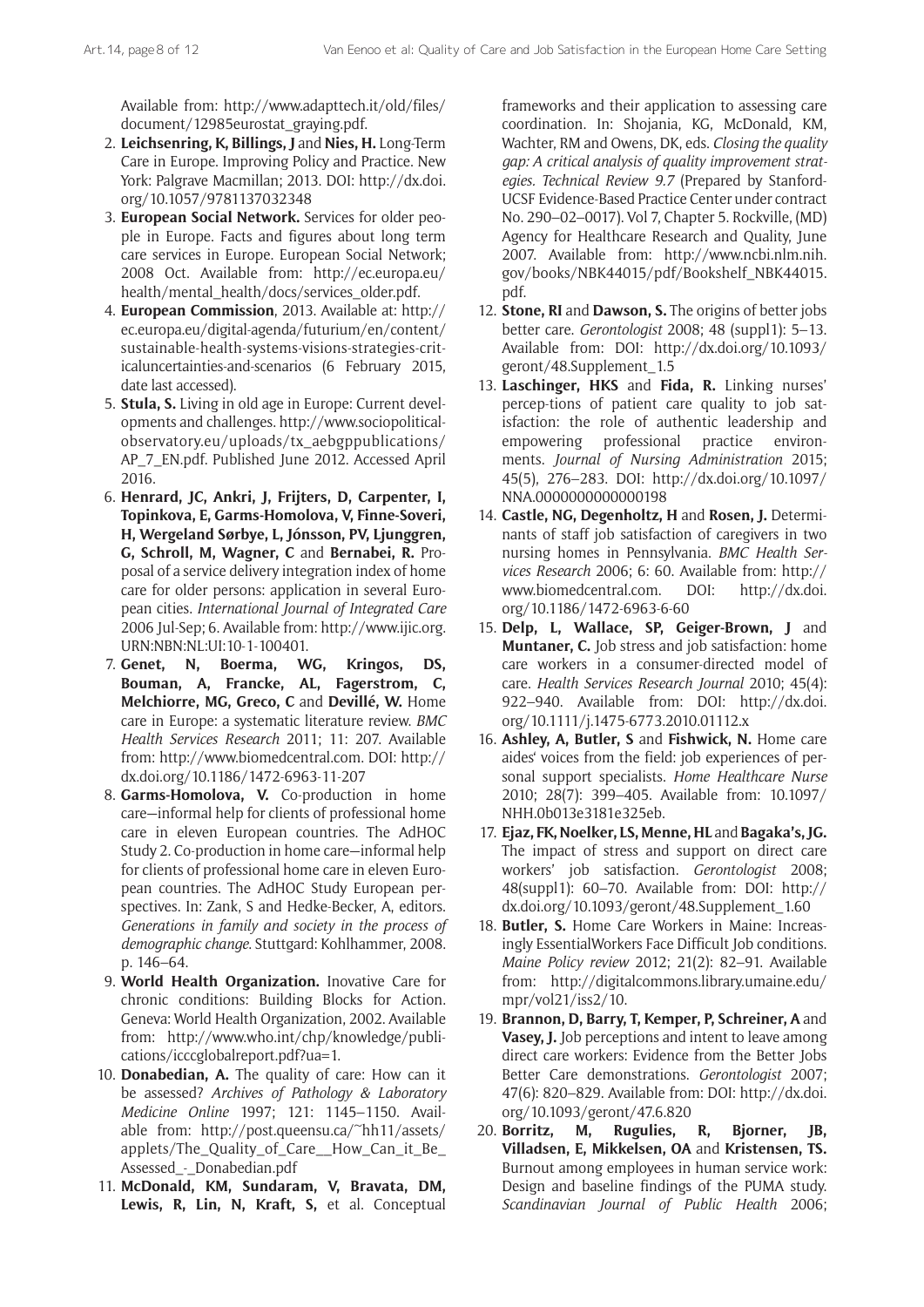34(1): 49–58. Available from: DOI: [http://dx.doi.](http://dx.doi.org/10.1080/14034940510032275) [org/10.1080/14034940510032275](http://dx.doi.org/10.1080/14034940510032275)

- 21. **Butler, S.** Women still taking care: the experiences of older home care workers. *Journal of Gerontological Social Work* 2009; 52(3): 277–293. Available from: <http://dx.doi.org/10.1080/01634370802609106>
- 22. **Butler, S, Simpson, N, Brennan, M** and **Turner, W.** Why do they leave? Factors associated with job termination among personal assistant workers in home care. *Journal of Gerontological Social Work* 2010; 53(8): 665–681. Available from: DOI: [http://dx.doi.](http://dx.doi.org/10.1080/01634372.2010.517236) [org/10.1080/01634372.2010.517236](http://dx.doi.org/10.1080/01634372.2010.517236)
- 23. **Chou, YC, Fu, LY, Kroger, T** and **Ru-Yan, C.** Job satisfaction and quality of life among home care workers: a comparison of home care workers who are and who are not informal carers. *International Psychogeriatrics* 2010; 23(5): 814–25. Available from: <http://dx.doi.org/10.1017/S104161021000219X>
- 24. **Clausen, T, Andersen, M, Friis, K, Christensen, B**  and **Lund, T.** Return to work among employees with long-term sickness absence in eldercare: a prospective analysis of register-based outcomes. *International Journal Rehabilitation Research* 2011; 34(3): 249–254. DOI: [http://dx.doi.org/10.1097/](http://dx.doi.org/10.1097/MRR.0b013e328348b171) [MRR.0b013e328348b171](http://dx.doi.org/10.1097/MRR.0b013e328348b171)
- 25. **Coogle, CL, Parham, IA, Jablonski, R** and **Rachel, JA.** Enhanced care assistant training to address the workforce crisis in home care: changes related to job satisfaction and career commitment. *Care Management Journals* 2007; 8(2): 71–81. DOI: <http://dx.doi.org/10.1891/152109807780845636>
- 26. **Coogle, CL, Parham, IA** and **Rachel, CA.** Job satisfaction and career commitment among Alzheimer's care providers: addressing turnover and improving staff empowerment. *American Journal of Alzheimer's disease and Other Dementias* 2011; 26(7): 521–527. DOI: [http://dx.doi.](http://dx.doi.org/10.1177/1533317511429322) [org/10.1177/1533317511429322](http://dx.doi.org/10.1177/1533317511429322)
- 27. **Elder, R, Wollin, J, Hartel, C, Spencer, N** and **Sanderson, W.** Hassles and uplifts associated with caring for people with cognitive impairment in community settings. *International Journal of Mental Health Nursing* 2003; 12(4): 271–278. Available from: DOI: [http://dx.doi.org/10.1046/j.1447-0349.2003.](http://dx.doi.org/10.1046/j.1447-0349.2003.t01-5-.x) [t01-5-.x](http://dx.doi.org/10.1046/j.1447-0349.2003.t01-5-.x)
- 28. **Engstrom, M, Wadensten, B** and **Haggstrom, E.** Caregivers' job satisfaction and empowerment before and after an intervention focused on caregiver empowerment. *Journal of Nursing Management*  2010; 18(1): 14–23. Available from: DOI: [http://](http://dx.doi.org/10.1111/j.1365-2834.2009.01047.x) [dx.doi.org/10.1111/j.1365-2834.2009.01047.x](http://dx.doi.org/10.1111/j.1365-2834.2009.01047.x)
- 29. **Engstrom, M, Skytt, B** and **Nilsson, A.** Working life and stress symptoms among caregivers in elderly care with formal and no formal competence. *Journal of Nursing Management* 2011; 19(6): 732–741. Available from: DOI: [http://dx.doi.](http://dx.doi.org/10.1111/j.1365-2834.2011.01270.x) [org/10.1111/j.1365-2834.2011.01270.x](http://dx.doi.org/10.1111/j.1365-2834.2011.01270.x)
- 30. **Estryn-Behar, M, Van Der Heijden, BIJM, Fry, C** and **Hasselhorn, HM.** Longitudinal analysis of personal and work-related factors associated with

turnover among nurses. *Nursing Research* 2010; 59(3): 166–177. Available from: DOI: [http://dx.doi.](http://dx.doi.org/10.1097/NNR.0b013e3181dbb29f) [org/10.1097/NNR.0b013e3181dbb29f](http://dx.doi.org/10.1097/NNR.0b013e3181dbb29f)

- 31. **Fleming, G** and **Taylor, BJ.** Battle on the home care front: perceptions of home care workers of factors influencing staff retention in Northern Ireland. *Health and Social Care in the Community* 2007; 15(1): 67–76. Available from: DOI: [http://dx.doi.](http://dx.doi.org/10.1111/j.1365-2524.2006.00666.x) [org/10.1111/j.1365-2524.2006.00666.x](http://dx.doi.org/10.1111/j.1365-2524.2006.00666.x)
- 32. **Gene-Badia, J, Escaramis-Babiano, G, Sans-Corrales, M, Sampietro-Colom, L, Aguado-Menguy, F, Cabezas-Pena, C** and **de Puelles, PG.** Impact of economic incentives on quality of professional life and on end-user satisfaction in primary care. *Health Policy* 2007; 80(1): 2–10. Available from: <DOI:> [http://dx.doi.](http://dx.doi.org/10.1016/j.healthpol.2006.02.008) [org/10.1016/j.healthpol.2006.02.008](http://dx.doi.org/10.1016/j.healthpol.2006.02.008)
- 33. **Hasson, H** and **Arnetz, JE.** Nursing staff competence, work strain, stress and satisfaction in elderly care: A comparison of home-based care and nursing homes: Older people and Longterm care. *Journal of Clinical Nursing* 2008; 17(4): 468–481. Available from: DOI: [http://dx.doi.](http://dx.doi.org/10.1111/j.1365-2702.2006.01803.x) [org/10.1111/j.1365-2702.2006.01803.x](http://dx.doi.org/10.1111/j.1365-2702.2006.01803.x)
- 34. **Josephson, M, Lindberg, P, Voss, M, Alfredsson, L** and **Vingard, E.** The same factors influence job turnover and long spells of sick leave--a 3-year follow-up of Swedish nurses. *The European Journal of Public Health* 2008; 18(4): 380–385. Available from: DOI: <http://dx.doi.org/10.1093/eurpub/ckn009>
- 35. **Kemper, P, Heier, B, Barry, T, Brannon, D, Angelelli, J, Vasey, J** and **Anderson-Knott, M.** What do direct care workers say would improve their jobs? Differences across settings. *Gerontologist* 2008; 48(suppl1): 17–25. Available from: DOI: [http://](http://dx.doi.org/10.1093/geront/48.Supplement_1.17) [dx.doi.org/10.1093/geront/48.Supplement\\_1.17](http://dx.doi.org/10.1093/geront/48.Supplement_1.17)
- 36. **King, AI, Parsons, M** and **Robinson, E.** A restorative home care intervention in New Zealand: perceptions of paid caregivers. *Health and Social Care in the Community* 2012; 20(1): 70–79. Available from: DOI: [http://dx.doi.](http://dx.doi.org/10.1111/j.1365-2524.2011.01020.x) [org/10.1111/j.1365-2524.2011.01020.x](http://dx.doi.org/10.1111/j.1365-2524.2011.01020.x)
- 37. **Leurer, MD, Donnelly, G** and **Domm, E.** Nurse retention strategies: advice from experienced registered nurses. *Journal of Health Organization and Management* 2007; 21(3): 307–31. DOI: [http://](http://dx.doi.org/10.1108/14777260710751762) [dx.doi.org/10.1108/14777260710751762](http://dx.doi.org/10.1108/14777260710751762)
- 38. **Liu, JA, Wang, Q** and **Lu, ZX.** Job satisfaction and its modeling among township health center employees: a quantitative study in poor rural China. *BMC. Health Services Research* 2010; 10: 115. Available from: [http://www.biomedcentral.](http://www.biomedcentral.com/1472-6963/10/115) [com/1472-6963/10/115](http://www.biomedcentral.com/1472-6963/10/115). DOI: [http://dx.doi.](http://dx.doi.org/10.1186/1472-6963-10-115) [org/10.1186/1472-6963-10-115](http://dx.doi.org/10.1186/1472-6963-10-115)
- 39. **Martin-Matthews, A** and **Sims-Gould, J.** Employers, home support workers and elderly clients: identifying key issues in delivery and receipt of home support. *Healthcare Quarterly* 2008; 11(4): 69–75. Available from: DOI: [http://dx.doi.org/10.12927/](http://dx.doi.org/10.12927/hcq.2008.20073) [hcq.2008.20073](http://dx.doi.org/10.12927/hcq.2008.20073)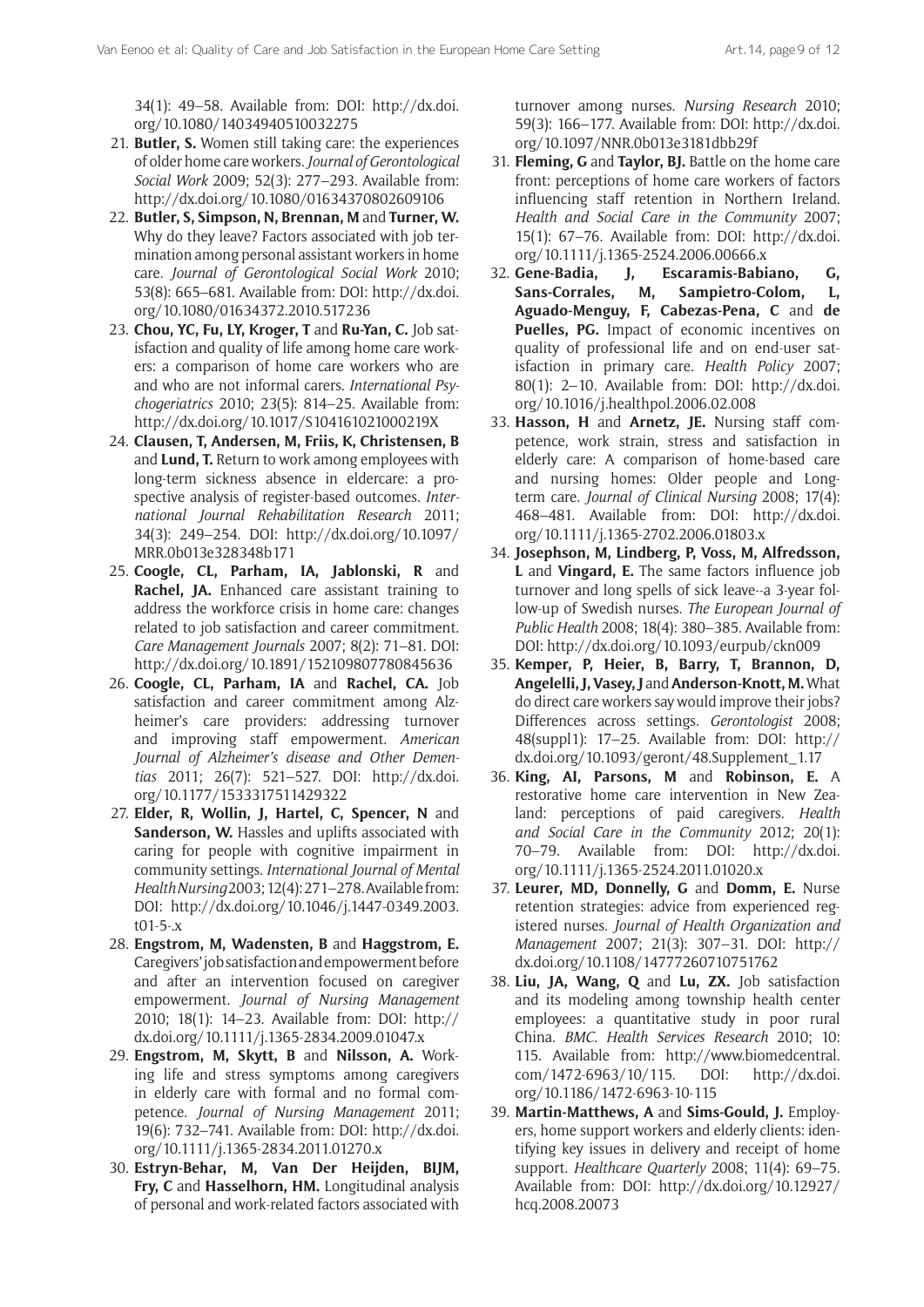- 40. **Matthias, RE** and **Benjamin, AE.** "Intent to stay" among paid home care workers in California. *Home Health Care Services Quarterly* 2005; 24(3): 39–57. Available from: DOI: [http://dx.doi.org/10.1300/](http://dx.doi.org/10.1300/J027v24n03_03) [J027v24n03\\_03](http://dx.doi.org/10.1300/J027v24n03_03)
- 41. **McGillis, HL, Lalonde, M, Dales, L, Peterson, J**  and **Cripps, L.** Strategies for retaining midcareer nurses. *Journal of Nursing Administration* 2011; 41(12): 531–537. Available from: DOI: [http://dx.doi.](http://dx.doi.org/10.1097/NNA.0b013e3182378d6c) [org/10.1097/NNA.0b013e3182378d6c](http://dx.doi.org/10.1097/NNA.0b013e3182378d6c)
- 42. **Morris, L.** Quits and job changes among home care workers in Maine: the role of wages, hours, and benefits. *Gerontologist* 2009; 49(5): 635–650. Available from: DOI: [http://dx.doi.org/10.1093/geront/](http://dx.doi.org/10.1093/geront/gnp071) [gnp071](http://dx.doi.org/10.1093/geront/gnp071)
- 43. **Munir, F, Nielsen, K, Garde, AH, Albertsen, K**  and **Carneiro, IG.** Mediating the effects of work-life conflict between transformational leadership and health-care workers' job satisfaction and psychological wellbeing. *Journal of Nurse Management* 2012; 20(4): 512–521. Available from: DOI: [http://dx.doi.](http://dx.doi.org/10.1111/j.1365-2834.2011.01308.x) [org/10.1111/j.1365-2834.2011.01308.x](http://dx.doi.org/10.1111/j.1365-2834.2011.01308.x)
- 44. **Noelker, LS, Ejaz, FK, Menne, HL** and **Bagaka's, JG.** Factors affecting frontline workers' satisfaction with supervision. *Journal of Aging and Health* 2009; 21(1): 85–101. Available from: DOI: [http://dx.doi.](http://dx.doi.org/10.1177/0898264308328641) [org/10.1177/0898264308328641](http://dx.doi.org/10.1177/0898264308328641)
- 45. **Perry, B.** Finding professional fulfilment in caring for older people. *Nursing Older People*. 2007; 19(2): 23–26. Available from: <DOI:> [http://dx.doi.](http://dx.doi.org/10.7748/nop2007.03.19.2.23.c4365) [org/10.7748/nop2007.03.19.2.23.c4365](http://dx.doi.org/10.7748/nop2007.03.19.2.23.c4365)
- 46. **Rajapaksa, S** and **Rothstein, W.** Factors that influence the decisions of men and women nurses to leave nursing. *Nursing Forum* 2009; 44(3): 195–206. Available from: DOI: [http://dx.doi.](http://dx.doi.org/10.1111/j.1744-6198.2009.00143.x) [org/10.1111/j.1744-6198.2009.00143.x](http://dx.doi.org/10.1111/j.1744-6198.2009.00143.x)
- 47. **Ryan, T, Nolan, M, Enderby, P** and **Reid, D.** 'Part of the family': sources of job satisfaction amongst a group of community-based dementia care workers. *Health and Social Care in the Community* 2004; 12(2): 111–118. Available from: DOI: [http://dx.doi.](http://dx.doi.org/10.1111/j.0966-0410.2004.00471.x) [org/10.1111/j.0966-0410.2004.00471.x](http://dx.doi.org/10.1111/j.0966-0410.2004.00471.x)
- 48. **Sims-Gould, J** and **Martin-Matthews, A.** Strategies used by home support workers in the delivery of care to elderly clients. *Canadian Journal on Aging*  2010; 29(1): 97–107. Available from: DOI: [http://](http://dx.doi.org/10.1017/S0714980809990353) [dx.doi.org/10.1017/S0714980809990353](http://dx.doi.org/10.1017/S0714980809990353)
- 49. **Sims-Gould, J, Byrne, K, Craven, C, Martin-Matthews, A** and **Keefe, J.** Why I became a home support worker: recruitment in the home health sector. *Home Health Care Services Quarterly* 2010; 29(4): 171–194. Available from: DOI: [http://](http://dx.doi.org/10.1080/01621424.2010.534047) [dx.doi.org/10.1080/01621424.2010.534047](http://dx.doi.org/10.1080/01621424.2010.534047)
- 50. **Stacey, CL.** Finding dignity in dirty work: the constraints and rewards of low-wage home care labour. *Sociology of Health & Illness* 2005; 27(6): 831–854. Available from: DOI: [http://dx.doi.](http://dx.doi.org/10.1111/j.1467-9566.2005.00476.x) [org/10.1111/j.1467-9566.2005.00476.x](http://dx.doi.org/10.1111/j.1467-9566.2005.00476.x)
- 51. **Stewart, NJ, D'Arcy, C, Kosteniuk, J, Andrews, ME, Morgan, D, Forbes, D, Macleod, ML, Kulig,**

**JC** and **Pitblado, JR.** Moving on? Predictors of intent to leave among rural and remote RNs in Canada. *The Journal of Rural Health* 2011; 27(1): 103–113. Available from: DOI: [http://dx.doi.](http://dx.doi.org/10.1111/j.1748-0361.2010.00308.x) [org/10.1111/j.1748-0361.2010.00308.x](http://dx.doi.org/10.1111/j.1748-0361.2010.00308.x)

- 52. **Suhonen, R, Charalambous, A, Stolt, M, Katajisto, J** and **Puro, M.** Caregivers' work satisfaction and individualised care in care settings for older people. *Journal of Clinical Nursing* 2012; 22(3–4): 479–490. Available from: DOI: [http://](http://dx.doi.org/10.1111/j.1365-2702.2011.04052.x) [dx.doi.org/10.1111/j.1365-2702.2011.04052.x](http://dx.doi.org/10.1111/j.1365-2702.2011.04052.x)
- 53. **Tufte, P, Clausen, T** and **Nabe-Nielsen, K.** Clientrelated work tasks and meaning of work: results from a longitudinal study among eldercare workers in Denmark. *International Archives of Occupational and Environmental Health* 2012; 85(5): 467–472. Available from: DOI: [http://dx.doi.org/10.1007/](http://dx.doi.org/10.1007/s00420-011-0692-x) [s00420-011-0692-x](http://dx.doi.org/10.1007/s00420-011-0692-x)
- 54. **Weman, K, Kihlgren, M** and **Fagerberg, I.** Older people living in nursing homes or other community care facilities: Registered Nurses' views of their working situation and co-operation with family members. *Journal of Clinical Nursing* 2004; 13(5): 617–626. Available from: DOI: [http://dx.doi.](http://dx.doi.org/10.1111/j.1365-2702.2004.00906.x) [org/10.1111/j.1365-2702.2004.00906.x](http://dx.doi.org/10.1111/j.1365-2702.2004.00906.x)
- 55. **IBenC project:** Identifying best practices for caredependent elderly by Benchmarking Costs and outcomes of community care. Funded by the Seventh Framework Programme (CORDIS FP7) of the European Commission, HEALTH (FP7-HEALTH-2012), [www.ibenc.eu.](http://www.ibenc.eu)
- 56. **Carpenter, I, Gambassi, G, Topinkova, E, Schroll, M, Finne-Soveri, H, Henrard, JC, Garms-Homolová, V, Jónsson, PV, Frijters, D, Ljunggren, G, Sørbye, L, Wagner, C, Onder, G, Pedone, C** and **Bernabei, R.** Community care in Europe. The Aged in Home Care project (AdHOC). *Aging Clinical and Experimental Research* 2004; 16(4): 259–69. DOI: [http://dx.doi.org/10.1007/](http://dx.doi.org/10.1007/BF03324550) [BF03324550](http://dx.doi.org/10.1007/BF03324550)
- 57. **Bos, JT, Frijters, DH, Wagner, C, Carpenter, GI, Finne-Soveri, H, Topinkova, E, Garms-Homolová, V, Henrard, JC, Jónsson, PV, Sørbye, L, Ljunggren, G, Schroll, M, Gambassi, G** and **Bernabei, R.** Variations in quality of home care between sites across Europe, as measured by Home Care Quality Indicators. *Aging Clinical and Experimental Research* 2007; 19(4): 323–329. DOI: [http://dx.doi.org/10.1007/](http://dx.doi.org/10.1007/BF03324709) [BF03324709](http://dx.doi.org/10.1007/BF03324709)
- 58. **Van Eenoo, L, Declercq, A, Onder, G, Finne-Soveri, H, Garms-Homolová, V, Jónsson, P, Dix, O, Smit, J, van Hout, H** and **van der Roest, H.** Substantial between-country differences in organising community care for older people in Europe a review. *European Journal of Public Health* 2015; 26(2): 213–19. Available from: DOI: [http://dx.doi.](http://dx.doi.org/10.1093/eurpub/ckv152) [org/10.1093/eurpub/ckv152](http://dx.doi.org/10.1093/eurpub/ckv152)
- 59. **Dalby, DM** and **Hirdes, JP.** The relationship between agency characteristics and quality of home care. *Home Health Care Services Quarterly* 2008;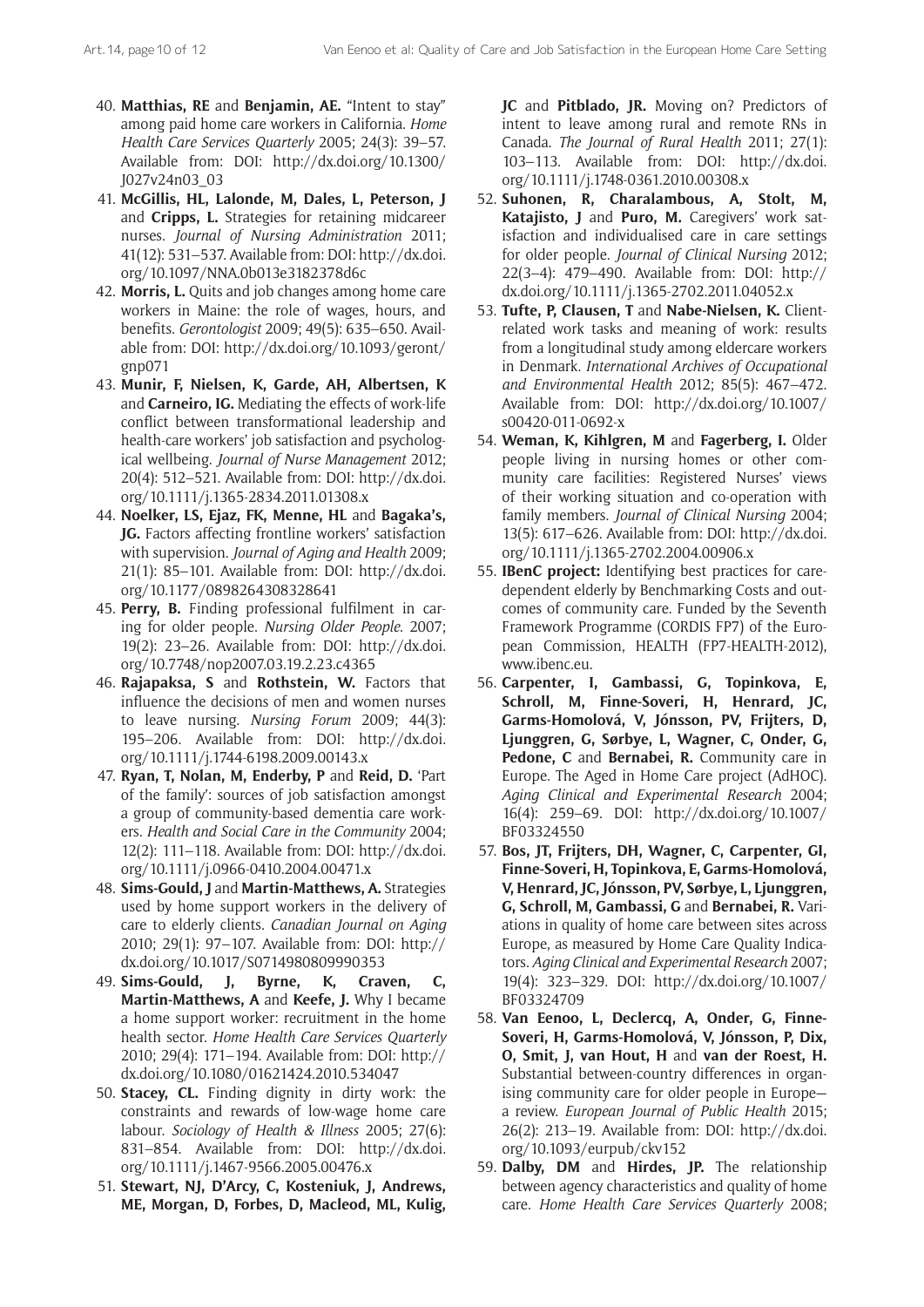27(1): 59–74. Available from: DOI: [http://dx.doi.](http://dx.doi.org/10.1300/J027v27n01_04) [org/10.1300/J027v27n01\\_04](http://dx.doi.org/10.1300/J027v27n01_04)

- 60. **Decker, FH.** Profit status of home health care agencies and the risk of hospitalisation. *Population Health Management* 2011; 14(4): 199–204. Available from: DOI:<http://dx.doi.org/10.1089/pop.2010.0051>
- 61. **Flynn, L.** Agency characteristics most valued by home care nurses: findings of a nationwide study. *Home Healthcare Nurse* 2003; 21(12): 812–7. DOI: [http://](http://dx.doi.org/10.1097/00004045-200312000-00007) [dx.doi.org/10.1097/00004045-200312000-00007](http://dx.doi.org/10.1097/00004045-200312000-00007)
- 62. **Han, B, McAuley, WJ** and **Remsburg, RE.** Agency ownership, patient payment source, and length of service in home care, 1992–2000. *Gerontologist*  2007; 47(4): 438–46. Available from: DOI: [http://](http://dx.doi.org/10.1093/geront/47.4.438) [dx.doi.org/10.1093/geront/47.4.438](http://dx.doi.org/10.1093/geront/47.4.438)
- 63. **Jung, K, Shea, D** and **Warner, C.** Agency characteristics and changes in home health quality after Home Health Compare. *Journal of Aging and Health*  2010; 22(4): 454–76. Available from: DOI: [http://](http://dx.doi.org/10.1177/0898264310362540) [dx.doi.org/10.1177/0898264310362540](http://dx.doi.org/10.1177/0898264310362540)
- 64. **Vanderboom, CP** and **Madigan, EA.** Relationships of rurality, home health care use, and outcomes. *Western Journal of Nursing Research* 2008; 30(3): 365–78; discussion 379–84. Available from: DOI: <http://dx.doi.org/10.1177/0193945907303107>
- 65. **McDonald, KM, Schultz, E, Albin, L, Pineda, N, Lonhart, J, Sundaram, V, Smith-Spangler, C, Brustrom, J** and **Malcolm, E.** Care Coordination Atlas Version 3 (Prepared by Stanford University under subcontract to Battelle on Contract No. 290-04-0020). AHRQ Publication No.11-0023-EF. Rockville, MD: Agency for Healthcare Research and Quality. 2010 Nov. [updated 2014 June]. Available from: [http://www.ahrq.gov/professionals/](http://www.ahrq.gov/professionals/prevention-chronic-care/improve/coordination/atlas2014/ccm_atlas.pdf) [prevention-chronic-care/improve/coordination/](http://www.ahrq.gov/professionals/prevention-chronic-care/improve/coordination/atlas2014/ccm_atlas.pdf) [atlas2014/ccm\\_atlas.pdf.](http://www.ahrq.gov/professionals/prevention-chronic-care/improve/coordination/atlas2014/ccm_atlas.pdf)
- 66. **Kristensen, TS, Hannerz, H, Høgh, A** and **Borg, V.** The Copenhagen Psychosocial questionnaire—a tool for the assessment and improvement of the psychosocial work environment. *Scandinavian Journal of Work Environment & Health* 2005; 31(6): 438–449 Available from: DOI: [http://dx.doi.org/10.5271/](http://dx.doi.org/10.5271/sjweh.948) siweh.948
- 67. **Pejtersen, JH, Kristensen, TS, Borg, V** and **Bjorne, JB.** The second version of the Copenhagen Psychosocial Questionnaire. *Scandinavian Journal of Public Health* 2010; 38(Suppl3): 8–24. Available from: [http://sjp.sagepub.com/](http://sjp.sagepub.com/content/38/3_suppl/8) [content/38/3\\_suppl/8.](http://sjp.sagepub.com/content/38/3_suppl/8) DOI: [http://dx.doi.](http://dx.doi.org/10.1177/1403494809349858) [org/10.1177/1403494809349858](http://dx.doi.org/10.1177/1403494809349858)
- 68. **Kristensen, TS, Borritz, M, Villadsen, E** and **Christensen, KB.** The Copenhagen Burnout Inventory: A new tool for the assessment of burnout, *Work & Stress: An International Journal of Work, Health & Organisations* 2005; 19(3): 192–207. Available from: DOI: [http://dx.doi.](http://dx.doi.org/10.1080/02678370500297720) [org/10.1080/02678370500297720](http://dx.doi.org/10.1080/02678370500297720)
- 69. **Marshall, NL, Barnett, RG, Baruch, GK** and **Pleck, JH.** More than a job: women and stress in the caregiving occupations. In Levy, LA and Lopata, HZ

.editors. *Current research on occupations and professions*. Greenwich, CT: JAI Press; 1991. p. 61–82.

- 70. **Cammann, C, Fichman, M, Jenkins, GD** and **Klesh, J.** In Seashore, SE, Lawler, EE, Mirvis, PH and Cammann, C. editors. Michigan Organizational Assessment Questionnaire. *Assessing organizational change: A guide to methods, measures, and practices*. New York: Wiley-Interscience; 1983, p. 71–138.
- 71. **Kiss, P, De Meester, M, Kruse, A, Chavée, B** and **Braeckman, L.** Comparison between the first and second versions of the Copenhagen Psychosocial Questionnaire: psychosocial risk factors for a high need for recovery after work. *International Archives of Occupational and Environmental Health* 2013; 86(1): 17–24. DOI: [http://dx.doi.org/10.1007/](http://dx.doi.org/10.1007/s00420-012-0741-0) [s00420-012-0741-0](http://dx.doi.org/10.1007/s00420-012-0741-0)
- 72. **Suhonen, R, Gustafsson, M-L, Katajisto, J, Välimäki, M** and **Leino-Kilpi, H.** Individualised Care Scale-Nurse version: a Finnish validation study. *Journal of Evaluation in Clinical Practice* 2010; 16(1): 145–154. Available from: DOI: [http://dx.doi.](http://dx.doi.org/10.1111/j.1365-2753.2009.01168.x) [org/10.1111/j.1365-2753.2009.01168.x](http://dx.doi.org/10.1111/j.1365-2753.2009.01168.x)
- 73. **[De Meester,](https://biblio.ugent.be/person/801001328553) M** and **[Kiss,](https://biblio.ugent.be/person/801001109089) P.** Comparison of the short and long versions of the COPSOQ II. 2013. Available from: [COPSOQ, 4th International workshop.](\\luna.kuleuven.be\Shares\GBW-0077_LUCAS\0007_RAI\IBenC2013\protocolPHD\COPSOQ, 4th International workshop) [http://](http://hdl.handle.net/1854/LU-4338903) [hdl.handle.net/1854/LU-4338903](http://hdl.handle.net/1854/LU-4338903)
- 74. **Kiss, P, [De Meester, M,](http://www.ncbi.nlm.nih.gov/pubmed/?term=De%20Meester%20M%5BAuthor%5D&cauthor=true&cauthor_uid=24577806) [Kristensen, TS](http://www.ncbi.nlm.nih.gov/pubmed/?term=Kristensen%20TS%5BAuthor%5D&cauthor=true&cauthor_uid=24577806)** and **[Braeckman, L](http://www.ncbi.nlm.nih.gov/pubmed/?term=Braeckman%20L%5BAuthor%5D&cauthor=true&cauthor_uid=24577806).** Relationships of organizational social capital with the presence of "gossip and slander," "quarrels and conflicts," sick leave, and poor work ability in nursing homes. *International Archives of Occupational and Environmental Health* 2014; 87(8): 929–36. Available from: Epub 2014 Mar 1. DOI: [http://dx.doi.org/10.1007/](http://dx.doi.org/10.1007/s00420-014-0937-6) [s00420-014-0937-6](http://dx.doi.org/10.1007/s00420-014-0937-6)
- 75. **Suhonen, R, Välimäki, M** and **Katajisto, J.** Developing and testing an instrument for the measurement of individual care. *Journal of Advanced Nursing*  2000; 32(5): 1253–1263. Available from: DOI: [http://](http://dx.doi.org/10.1046/j.1365-2648.2000.01596.x) [dx.doi.org/10.1046/j.1365-2648.2000.01596.x](http://dx.doi.org/10.1046/j.1365-2648.2000.01596.x)
- 76. **Morris, JN, Fries, BE** and **Steel, K,** et al. Comprehensive clinical assessment in community settings: applicability of the MDSHC. *Journal of the American Geriatrics Society* 1997; 45(8): 1017–24. DOI: [http://](http://dx.doi.org/10.1111/j.1532-5415.1997.tb02975.x) [dx.doi.org/10.1111/j.1532-5415.1997.tb02975.x](http://dx.doi.org/10.1111/j.1532-5415.1997.tb02975.x)
- 77. **Landi, F, Tua, E** and **Onder, G,** et al. Minimum data set for home care: a valid instrument to assess frail older people living in the community. *Medical Care* 2000; 38(12): 1184–90. DOI: [http://dx.doi.](http://dx.doi.org/10.1097/00005650-200012000-00005) [org/10.1097/00005650-200012000-00005](http://dx.doi.org/10.1097/00005650-200012000-00005)
- 78. **[De Almeida Mello, J](http://www.ncbi.nlm.nih.gov/pubmed/?term=De%20Almeida%20Mello%20J%5BAuthor%5D&cauthor=true&cauthor_uid=25512214), [Hermans, K,](http://www.ncbi.nlm.nih.gov/pubmed/?term=Hermans%20K%5BAuthor%5D&cauthor=true&cauthor_uid=25512214) [Van Audenhove,](http://www.ncbi.nlm.nih.gov/pubmed/?term=Van%20Audenhove%20C%5BAuthor%5D&cauthor=true&cauthor_uid=25512214) [C,](http://www.ncbi.nlm.nih.gov/pubmed/?term=Van%20Audenhove%20C%5BAuthor%5D&cauthor=true&cauthor_uid=25512214) [Macq, J](http://www.ncbi.nlm.nih.gov/pubmed/?term=Macq%20J%5BAuthor%5D&cauthor=true&cauthor_uid=25512214)** and **[Declercq, A](http://www.ncbi.nlm.nih.gov/pubmed/?term=Declercq%20A%5BAuthor%5D&cauthor=true&cauthor_uid=25512214).** Evaluations of Home Care Interventions for Frail Older Persons Using the interRAI Home Care Instrument: A Systematic Review of the Literature. *[Journal of the American](http://www.ncbi.nlm.nih.gov/pubmed/25512214) [Medical Directors Associ](http://www.ncbi.nlm.nih.gov/pubmed/25512214)ation* 2015; 16(2): 173. e1–173.e10. Available from: Epub 2014 Dec 12. DOI: <http://dx.doi.org/10.1016/j.jamda.2014.11.007>
- 79. **Morris, JN, Fries, BE, Frijters, D, Hirdes, JP** and **Stee, RKl.** interRAI home care quality indicators.